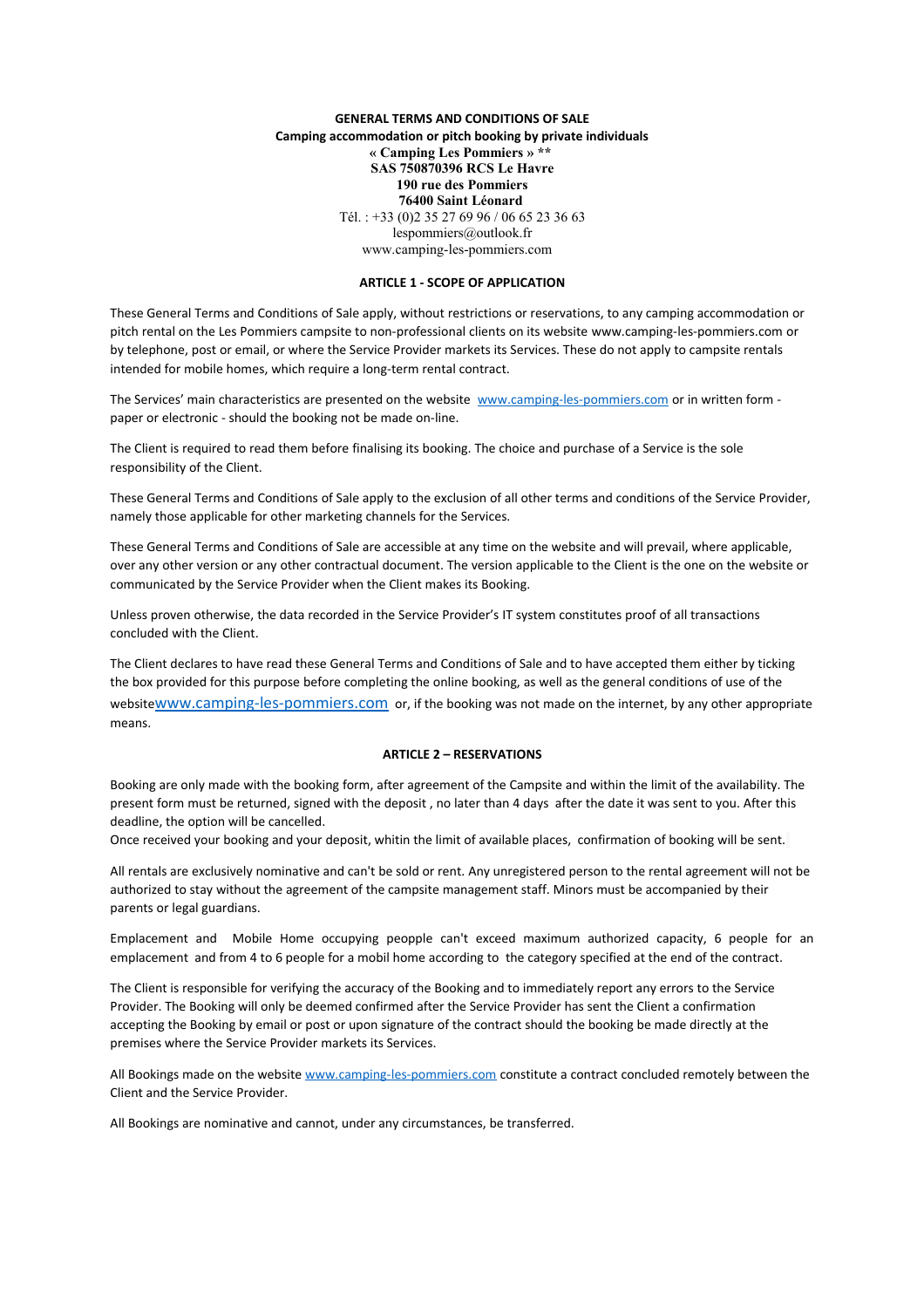#### **ARTICLE 3 - PRICES**

The Services offered by the Service Provider are provided at the rates in force on the website [www.camping-les](http://www.camping-les-pommiers.com/)[pommiers.com](http://www.camping-les-pommiers.com/) or on any information medium provided by the Service Provider when the booking is made by the Client. Prices are in Euros, with and without value added taxes.

The prices take into consideration any reductions that may be granted by the Service Provider on the website www.camping-les-pommiers.com information or communication medium.

These prices are final and not revisable during their validity period, as provided for on the website www.camping-lespommiers.com , in the email or in the written proposal addressed to the Client. Beyond this validity period, the offer lapses and the Service Provider is no longer bound by the prices.

They do not include processing and management fees, which are invoiced separately, under the conditions provided for on the website www.camping-les-pommiers.com or in the information (post, email, ...) communicated beforehand to the Client and calculated before the Booking is made.

The Client must pay the total price, including these fees.

An invoice is prepared by the Seller and given to the Client at the latest at the end of the stay at his demand.

The campsite reserves the right to change the rates at any time. Stays will be invoiced on the basis of the rates in force on the day of booking, subject to availability. It is advisable to check the applicable rate by contacting the campsite directly.

Offers and promotions are not retroactive and cannot be combined.

### **3.1. TOURIST TAX**

The tourist tax, collected on behalf of the municipality/council is not included in the prices. Its amount is determined per person and per day . This tax must be paid when paying for the Service and is shown separately on the invoice.

#### **ARTICLE 4 - CANCELLATION INSURANCE**

You have the possibility to insure your stay with the insurance Campez Couvert , insurance specialized in the activity of outdoor hotel. A reliable and easy-to-use insurance allowing you to be reimbursed the amount of your stay in case of unforeseen events before and during your stay. Known as Camp Out Cover Covid-19, the amount represents 3% of your total stay. **The website : wwwcampez-couvert.com**

#### **ARTICLE 5 - PAYMENT TERMS**

Amounts paid as deposit are considered advance payments. They constitute a charge on the total price due by the Client.

**5.1.** For an emplacement a 30% of the total services ordered price must be paid at booking (within a minimum of 45€ ). The balance is payable on arrival, before settle in the emplacement.

A 20€ deposit will be asked you on arrival for the swipe card allowing entry and exit of the campsite. It will be payed back on return of it on your departure.

**5.2.** For a mobil home, a 30% deposit of the total services ordered price must be paid at booking. The balance is payable 30 days before the arrival, without being reminded. Without the payment of the balance before the deadline, the campsite management staff reserve his right to cancel the booking and the previously paid deposit will remain acquired. The payment of the advance and\or the balance of the stay can be done by CB, bank transfert.

A late payment will result in the immediate payment of all sums owed by the Client, without prejudice to any other legal action the Service Provider would be entitled to file against the Client.

#### **5.3. NON-COMPLIANCE WITH THE PAYMENT TERMS**

In addition, the Service Provider reserves the right, in the event of non-compliance with the above-mentioned payment terms, to suspend or cancel the provision of the Services booked by the Client and/or to suspend the performance of its obligations after a formal notice to comply remains ineffective.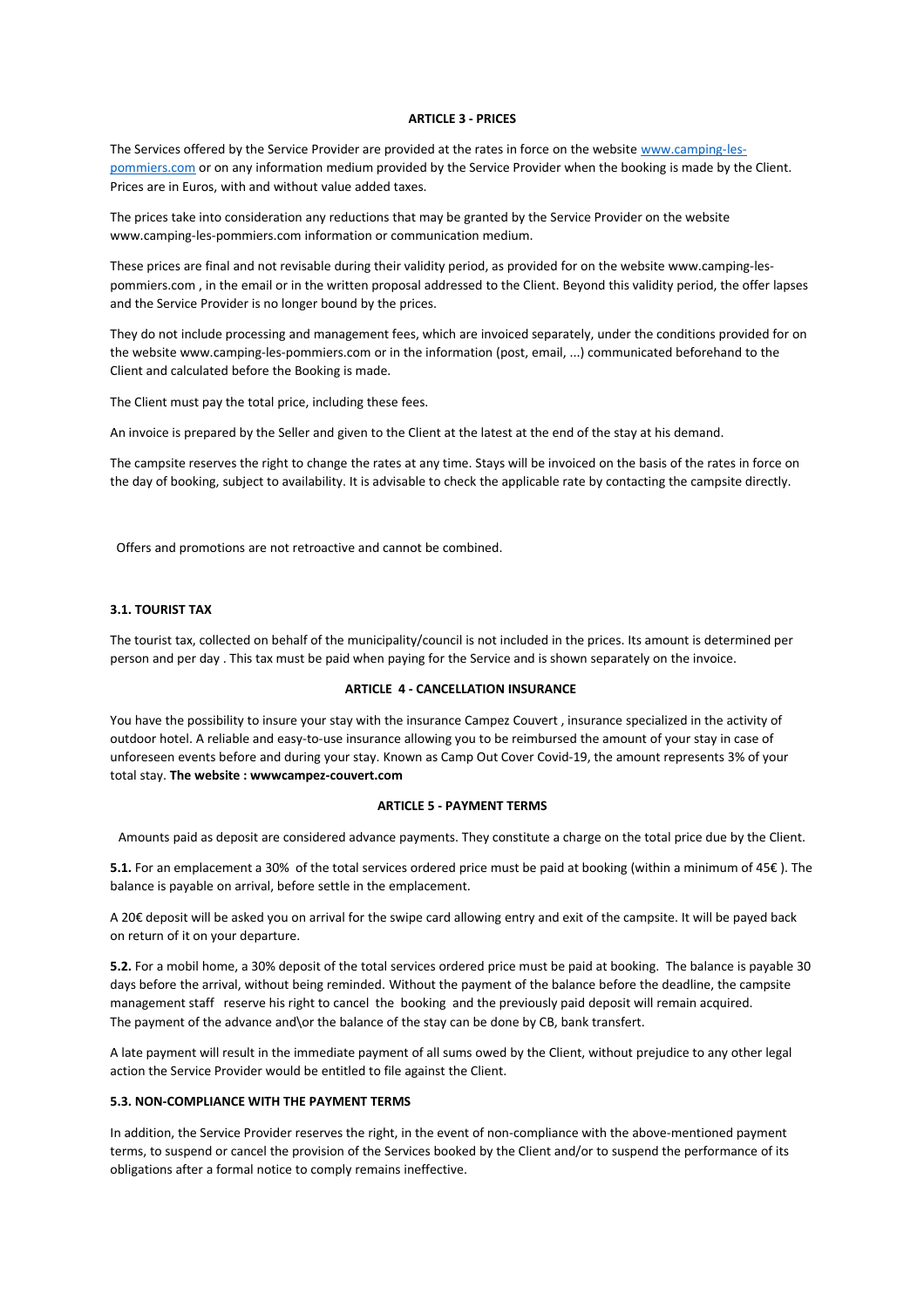### **ARTICLE 6 – EMPLACEMENT AND MOBIL HOME ALLOCATION**

**6.1. Your pitch** will be attributed only on the arrival day. The arrivals are expected after 12 am and the departures before 12 am.

**6.2. Your Mobile home** will be attributed only on the arrival day according to the reserved category. Arrivals are made after 16 pm and departures before 10 am.

### **ARTICLE 7 - DELAY, INTERRUPTION OR CANCELLATION OF THE STAY BY THE CLIENT**

No reduction will be granted in the event of delayed arrival, early departure or change in the number of people (whether for part/the entire duration of the planned stay).

## **7.1. CHANGES**

In the event of a change in the dates or the number of people, the Service Provider will endeavour to accept the requests for change of date, subject to availability, without prejudice to any additional costs; in all cases, this is a simple obligation of means, as the Service Provider cannot guarantee the availability of a camping pitch or accommodation or of another date; in these cases, an additional sum may be requested.

Any request to shorten the duration of a stay will be considered by the Service Provider as a partial cancellation, the consequences of which are governed by article 6.3.

### **7.2. INTERRUPTION**

A premature departure cannot give rise to any refund from the Service Provider.

#### **7.3. CANCELLATION**

If a Client cancels a Booking after it has already been accepted by the Service Provider more than 30 days at least before the scheduled date of arrival, for any cause whatsoever other than force majeure, the advance payment made for the Booking, as defined in article **5 - PAYMENT TERMS** of these General Terms and Conditions of Sale will be rightfully retained by the Service Provider, as compensation, and no refund will be granted.

In case of cancellation less than 30 days before the scheduled date of arrival, all of the price of the stay will be due.

In all cancellations, the processing and management fees (article 3) will remain with the Service Provider.

You can take an optional Cancellation and Interruption insurance in your rental contract. Our partner Gritchen Affinity will refund all or part of the stay only to customers that have purchased Campez Couvert insurance. In case of cancellation, please notify the campsite of your cancellation as soon as an event occurs that prevents your departure, by letter or by email. If the claim is covered in the general conditions (available at www.campez-couvert.com or from the campsite), please notify the insurer within 48 hours and provide all the necessary information and supporting documents.

#### **7.4. CANCELLATION IN THE EVENT OF A PANDEMIC**

**7.4.1.** In the event of total or partial closure of the establishment during the booked dates (forbidding total or partial access to guests, insofar as the Client is directly concerned by the enforcement of this measure) decided by the public authorities, and not attributable to the Service Provider, the amounts paid in advance by the Client for the booking will be refunded within .

However, the Service Provider cannot be held liable for additional compensation beyond this refund of amounts already paid when booking the stay.

**7.4.2.** Notwithstanding the provisions of article **7.3 CANCELLATION**, any cancellation of the stay due to the Client being infected by Covid-19 or any other infection considered to be part of a pandemic, which is duly justified, or is identified as a contact case, and that this situation calls into question its presence on the campsite on the planned dateswill result in a refund of the amounts paid in advance

Any processing and management fees as provided for in the general conditions will be retained by the Service Provider. In all cases, the Client must imperatively justify the event making them eligible for this right to cancellation.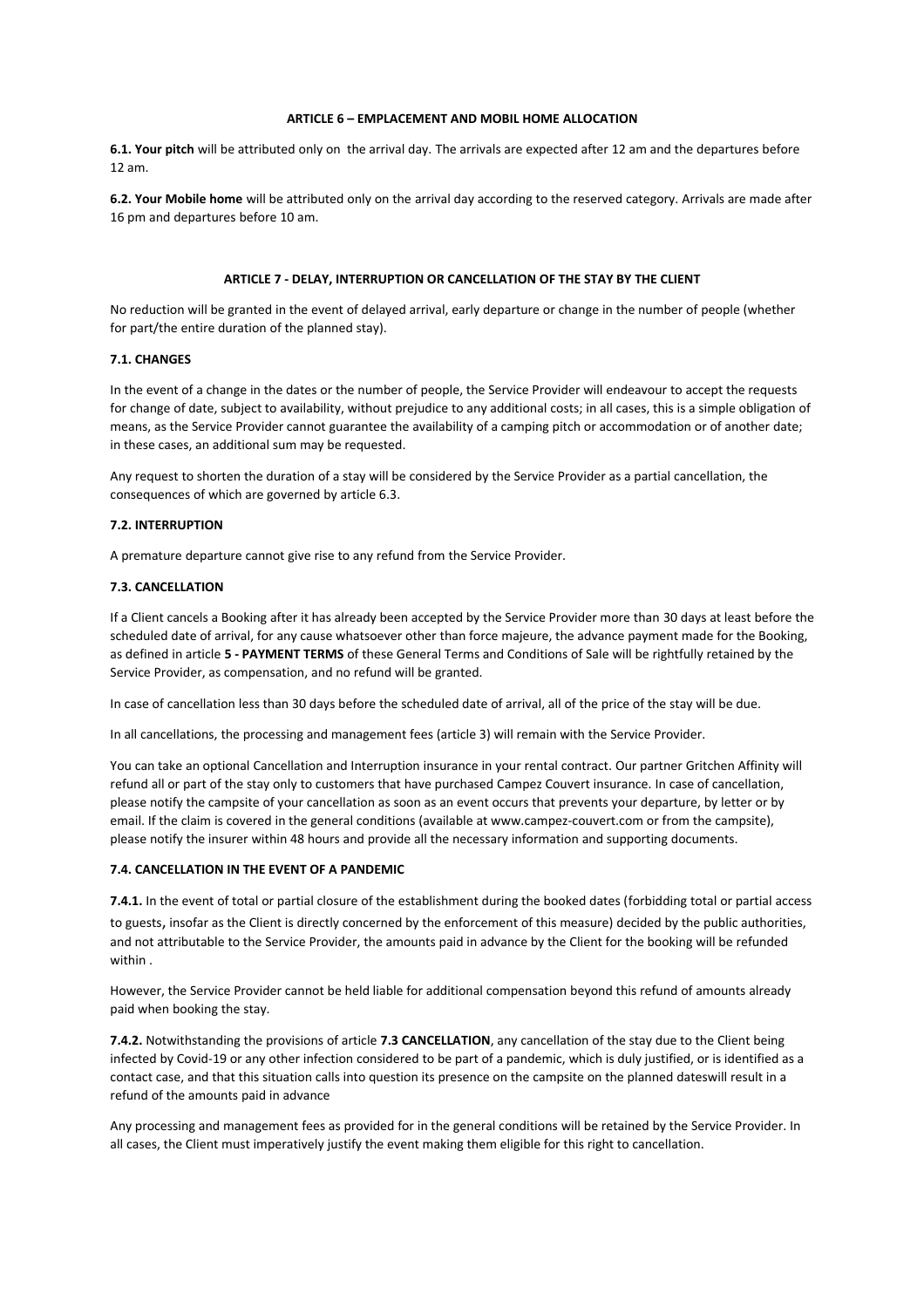**7.4.3.** Notwithstanding the provisions of article **7.3 CANCELLATION**, if the Client is forced to cancel the entire holiday due to government-imposed measures that do not allow citizens to travel (general or local lockdown, travel ban, closing of borders), even though the campsite is able to fulfil its obligation and to welcome Clients, the Service Provider will another stay or the issue of a non-refundable credit note valid for 12 months.

**7.4.4** - If the Client subscribes to a specific insurance covering the risks listed in Article 7.4.2 the insurance compensation received by the Client will be deducted from the amount of the refund.

 If the Client subscribes to a specific insurance covering the risks listed in Article 7.4.3 the insurance compensation received by the Client will be deducted from the amount of the credit note.

### **ARTICLE 8 - OBLIGATIONS OF THE CLIENT**

### **8.1.Equipments and installations of the campsite**

They must be used according to their ordinary use. Any damage of premises, loss or destruction of the movable elements which furnish the accommodations or the buildings of common accesses engages by rights the responsibility of his author. The customer tenant titular of a renting accommodation or emplacemnet is personally responsible for all the damage, losses or damages, done both to the accommodation and to all building of the campsite, committed by the people who stay with him or who visit him.

## **8.2. CIVIL LIABILITY INSURANCE**

The Client on a pitch or in accommodated must have subscribed to a civil liability insurance policy. A copy of the insurance policy may be requested from the Client before the start of the stay.

## **8.3. PETS**

Pets are permitted, under their owners' responsibility. A single animal is admitted by emplacement on the condition of **having been declared during the booking,** not damaging the tranquillity and the safety of the residents, respecting the elementary rules of hygiene and the integrity of the installations. He must be kept on a lead and his vaccination certificate up to date must be able to be presented. Pets are not admitted in toilets. The dogs of category 1 and 2 (pitbull, rottweiler...) are not accepted on the campsite.

Animals are authorized only in certain rents of mobil homes.The animals doesn't stay alone in the campsite.

## **8.4. DEPOSIT**

A 300€ deposit for a rent of mobil home must be paid by the tenant before his arrival on line in a security web site for possible damages and will be restored after 5 days. The rent must be cleaned by yourself. A 80€ lump sum will be retained if the rent is not returned in the best state of possible cleanliness or if the tenant had smoked inside the mobil home. The depiction of keys is only made on Saturdays mornings from 9 am till 10 am in high season.

#### **8.5. CAMPSITE REGULATIONS**

**8.5.1** Campsite regulations are displayed at the entrance to the establishment and at the reception. The Client must take note of these regulations and comply with them. They are available on request.

**8.5.2** Disorders and nuisances: each titular tenant is responsible for disorders and nuisances caused by the people who stay with him. When a resident dirupt the tranquillity or cause nuisances to the other residents or affect the safety of building or installations, it can be put an immediate term and without compensation of his stay, without prejudice to requests that could be done for repairing that the Campsite and the third parties could claim.

## **ARTICLE 9 - RIGHT OF WITHDRAWAL**

Activities related to the organisation and sale of stays or excursions on a given date or at a specified period are not subject to the right of withdrawal applicable to distance and off-premises sales, in accordance with the provisions of Article L221-28 of the French Consumer Code.

# **ARTICLE 10 - PROTECTION OF PERSONAL DATA**

The Service Provider, who drew up these terms and conditions, processes personal data on the following legal basis:

● Legitimate interest by the Service Provider when pursuing:

- prospecting;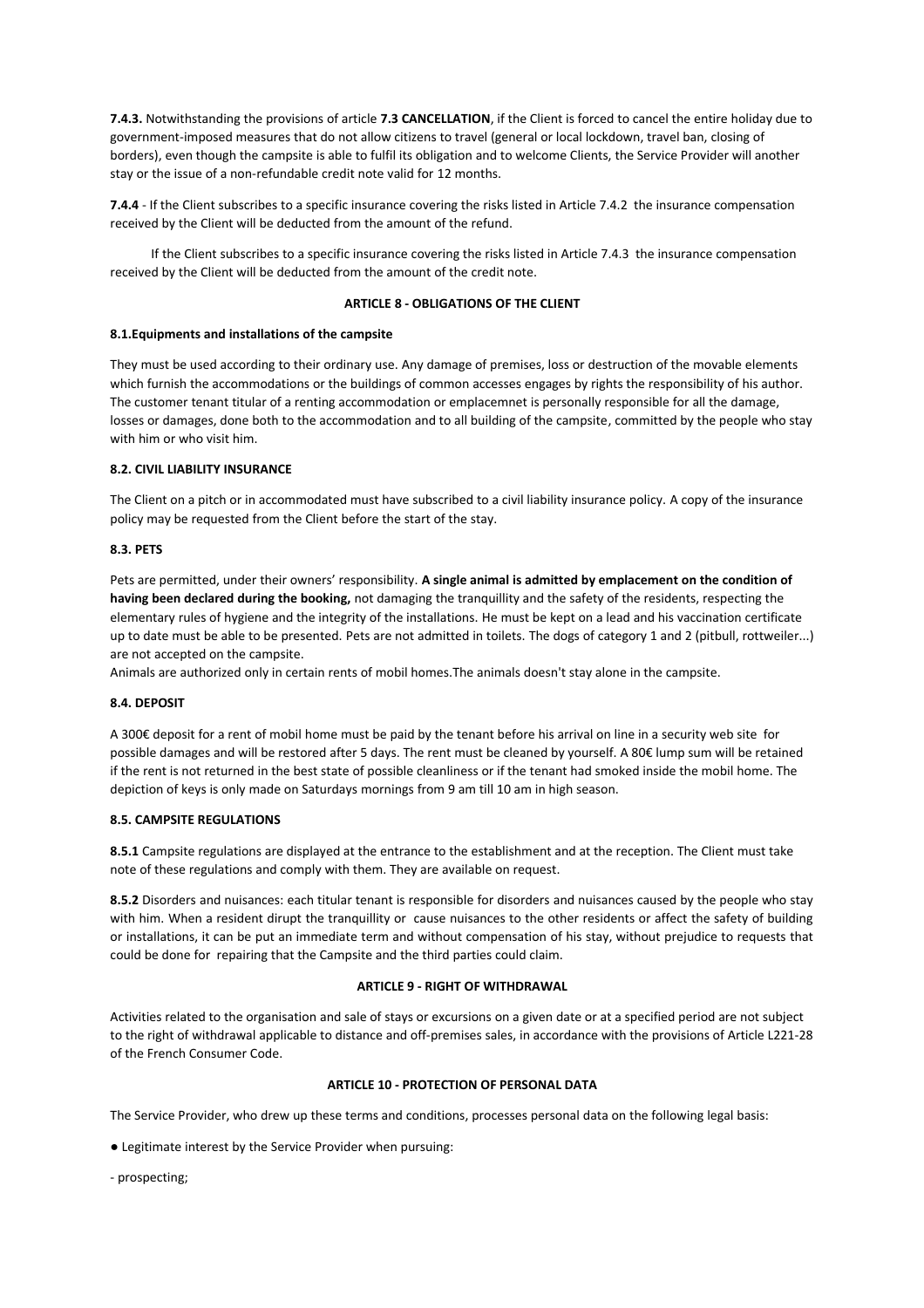- managing the relationship with its clients and prospects;

- organisation, registration and invitation to Service Provider events;
- processing, execution, prospecting, production, management, monitoring of client requests and files;
- the drafting of acts on behalf of its clients.
- Compliance with legal and regulatory obligations when implementing processing for the purpose of:
- preventing money laundering and terrorist financing and the fight against corruption;
- invoicing;
- accounting.

The Service Provider only keeps the data collected for the time necessary to carry out the operations for which they were collected and in compliance with the regulations in force.

In this regard, client data is kept for the duration of contractual relations plus 3 years for the purposes of prospecting, without prejudice to retention obligations or limitation periods.

Regarding the prevention of money laundering and the financing of terrorism, the data is kept for 5 years from the end of the relationship with the Service Provider. In terms of accounting, they are kept for 10 years from the end of the financial year.

Prospect data is kept for 3 years if no participation or registration to the Service Provider's events has taken place.

The data processed is intended for authorised persons of the Service Provider.

Under the terms of the French Data Protection Act and the European Data Protection Regulation, individuals have the right to access, to rectify, to question, to restrict the use of, to transfer and to delete any data concerning them.

The individuals concerned also have the right to object, at any time, on grounds relating to their particular situation, to the processing of personal data on which the legitimate interest of the Service Provider is based, as well as the right to object to sales prospecting.

They also have the right to define general and specific guidelines regulating how they intend to exercise, after their death, the above-mentioned rights

- by email to the following address: Email address
- or by post to the following address: Last name, first name, company name and address, accompanied by a copy of a signed identity document.

The persons concerned have the right to file a complaint with the CNIL [*Commission Nationale de l'Informatique et des Libertés*].

# **ARTICLE 11 - INTELLECTUAL PROPERTY**

The content of the website [www.camping-les-pommiers.com](http://www.camping-les-pommiers.com/) belongs to the Service Provider and its partners and is protected by French and international intellectual property laws.

Any reproduction, distribution, total or partial use of this content is strictly prohibited and is likely to constitute a counterfeiting offence.

In addition, the Service Provider retrains all intellectual property rights on the photographs, presentations, studies, drawings, models, prototypes, etc., made (even at the Client's request) for the purpose of providing the Services to the Client. Therefore, the Client refrains from any reproduction or use of said studies, drawings, models and prototypes, etc., without the express, prior written authorisation of the Service Provider who may make it conditional to financial compensation.

The same applies to names, logos or, more broadly, any graphic representation or text belonging to the Service Provider or used and distributed by the Service Provider.

## **ARTICLE 12 - APPLICABLE LAW - LANGUAGE**

These General Terms and Conditions of Sale and the operations resulting from them are governed and subject to French law.